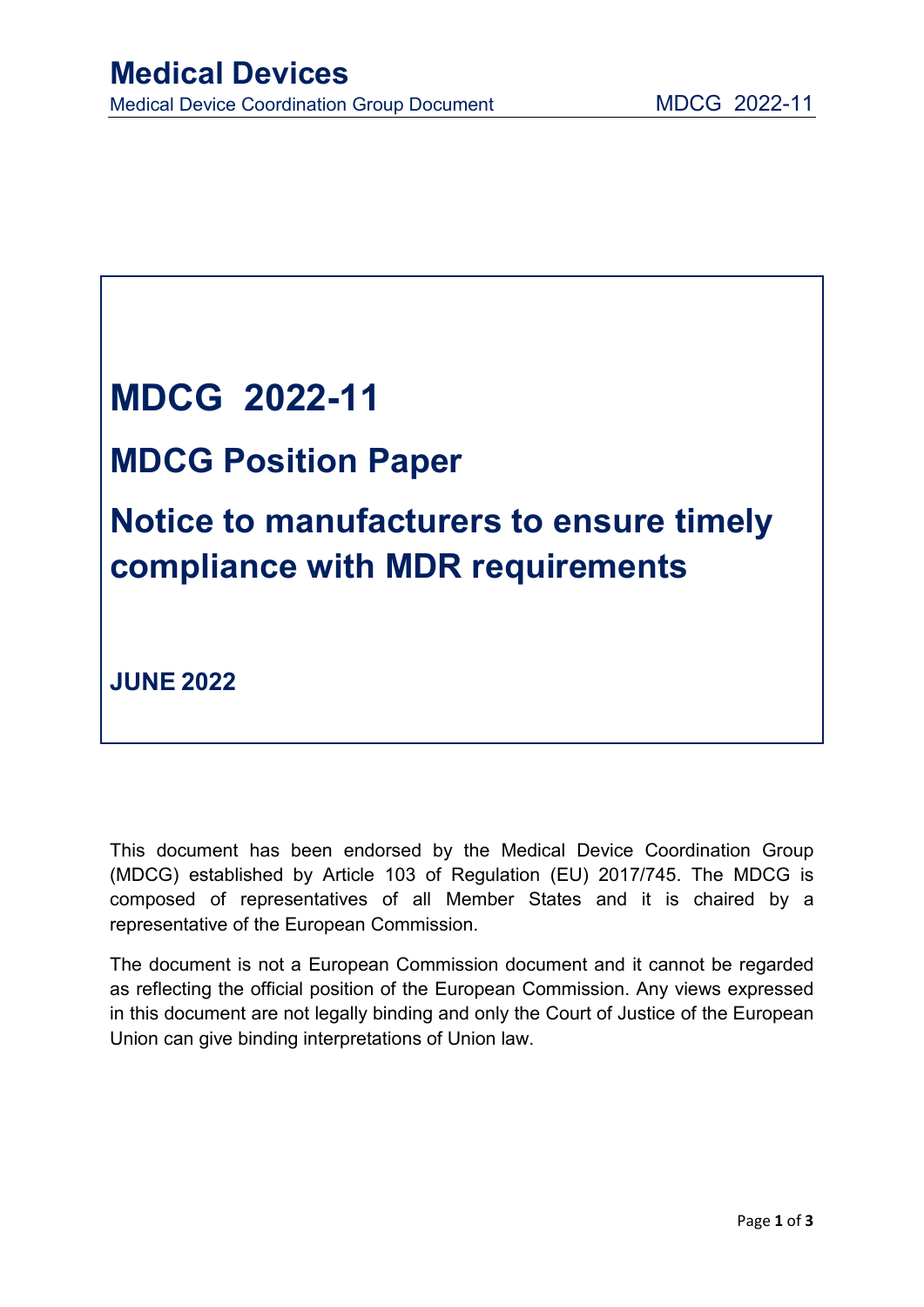## **Medical Devices**<br>
Medical Device Coordination Group Document MDCG 2022-11

With the adoption of Regulations (EU) 2017/745 (MDR) and 2017/746 (IVDR), the regulatory framework for medical devices and *in vitro* diagnostic medical devices (IVD) has changed significantly. The main objectives of these two regulations are to "*establish a robust, transparent, predictable and sustainable regulatory framework for medical devices and in vitro diagnostic medical devices which ensures a high level of safety and health whilst supporting innovation*".

Five years have passed since their adoption and the system is being implemented including the development of the joint assessment process for designation of notified bodies, designation of expert panels, publication of harmonised standards as well a large number of guidance documents seeking to help economic operators to comply with their obligations under the Regulations.

Data provided in April 2022 by notified bodies show that more than 90% of currently valid AIMDD/MDD certificates will expire in 2023-2024<sup>[1](#page-1-0)</sup>. To date, 30 notified bodies are designated under the MDR, managing around 80% of current AIMDD/MDD certificates[2](#page-1-1).

While the MDR has been applicable since 26 May 2021, it provides for transitional provisions allowing medical devices certified under the AIMDD and MDD to be placed on the market until the expiry date of relevant certificates and no later than 26 May 2024. The transition period intends to give further time to the system to prepare and to get ready, for example time for manufacturers to prepare their quality management system (QMS) and technical documentation before applying to a notified body. This step should not be perceived as a "grace period" to postpone the entering into application of the new rules. At this stage, data collected by notified bodies, and presented to competent authorities in December 2021, shows that nearly 37% of manufacturers' applications have been refused on the basis of incomplete applications, underlining an overall lack of manufacturers' preparedness<sup>[3](#page-1-2)</sup>. In April 2022, 75% of notified bodies indicated that more than 50% of the submitted applications were deemed incomplete[4.](#page-1-3)

From 27 May 2024, the MDR will be fully applicable to all medical devices. Manufacturers are responsible to ensure that their devices comply with the MDR as from the end of the transition period. From that date, medical devices not certified under the MDR will have no access to the EU market.

It should be noted that around 70% of AIMDD/MDD certificates will expire in 2024[5](#page-1-4) (by 26 May 2024 at the latest). Manufacturers should take into consideration that it

<span id="page-1-0"></span> <sup>1</sup> Notified Bodies survey, April 2022

<span id="page-1-1"></span><sup>2</sup> Notified Bodies survey, April 2022

<span id="page-1-2"></span><sup>3</sup> NBCG-Med information provided in December 2021

<span id="page-1-3"></span><sup>4</sup> Notified Bodies survey, April 2022

<span id="page-1-4"></span><sup>5</sup> Notified Bodies survey, April 2022